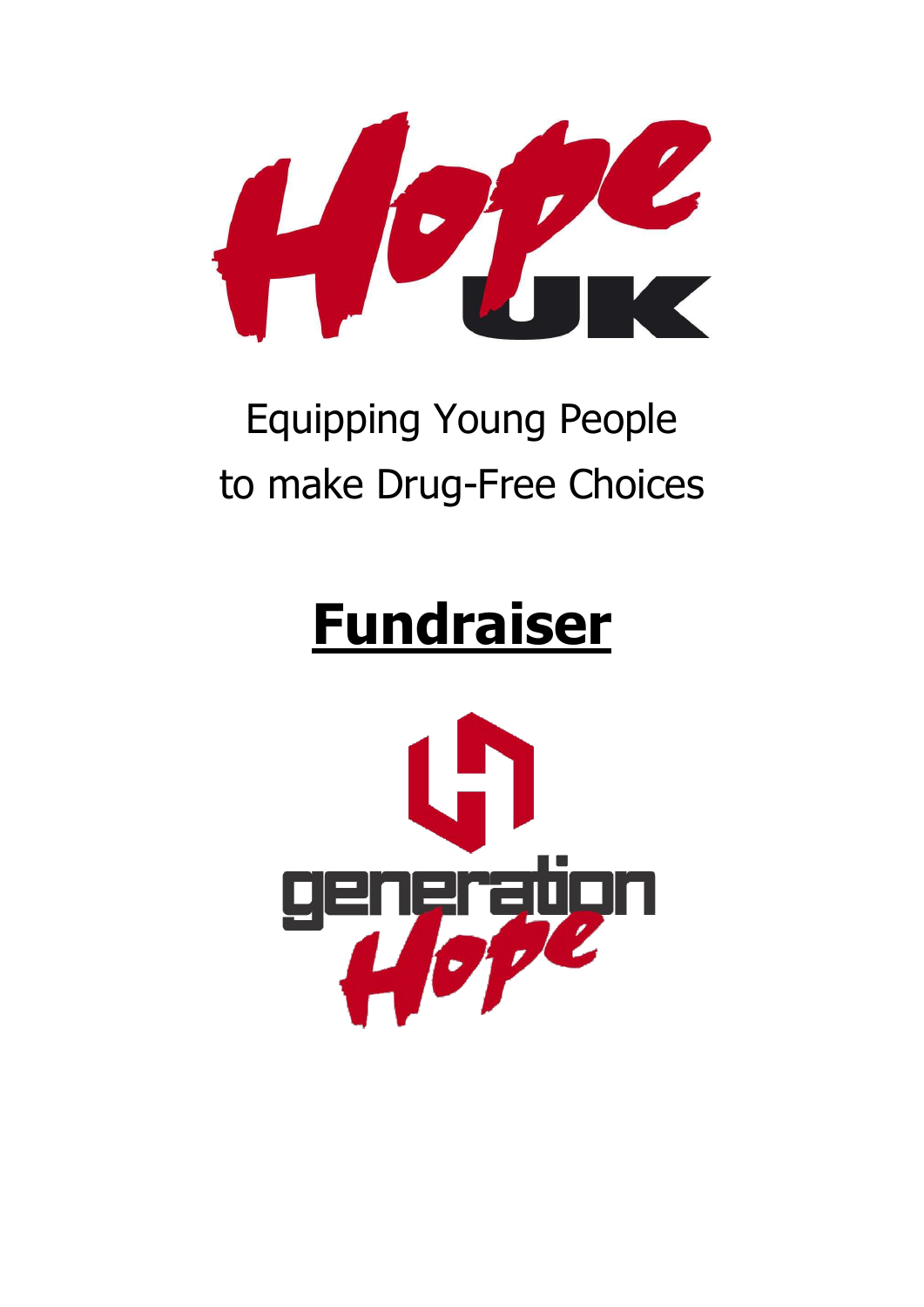# **About Hope UK**

Children and young people are at the heart of Hope UK's mission.

Our vision is for children and young people in Britain to live confident, healthy, drugfree and fulfilling lives.

Our aim is to enable children and young people throughout the United Kingdom to develop the knowledge and skills they need to make drug-free choices. We do this through direct delivery of programmes to children and young people, as well as training those with responsibility for them, parents and youth workers, for example. Young people are encouraged to get involved with our work in a variety of ways, including membership of our youth branch, Generation Hope. We also develop local networks of community-based volunteers who work directly with children and young people as well as providing training for adults.

Our volunteers work with children and young people in schools and youth groups, providing interactive, age-appropriate educational sessions about alcohol, tobacco and drugs. Our experience of working with young people shows that many still do not realise how damaging regular excessive drinking, for example, can be. Life skills that enhance peer resistance and build confidence are woven into sessions designed to encourage healthy choices and enable children and young people to realise their potential.

As we develop our work, we are aiming to increase the number of trained volunteers around the UK to help meet demand. In particular, we are focusing on developing Generation Hope, our youth branch, giving young people age 11-25 opportunities to develop skills and knowledge through training and practical experience. Generation Hope also encourages a positive peer environment where young people can be safe, make friends and encourage each other. Generation Hope has a committee of young people steering the direction of the work, and the chair is co-opted onto the board of Hope UK.

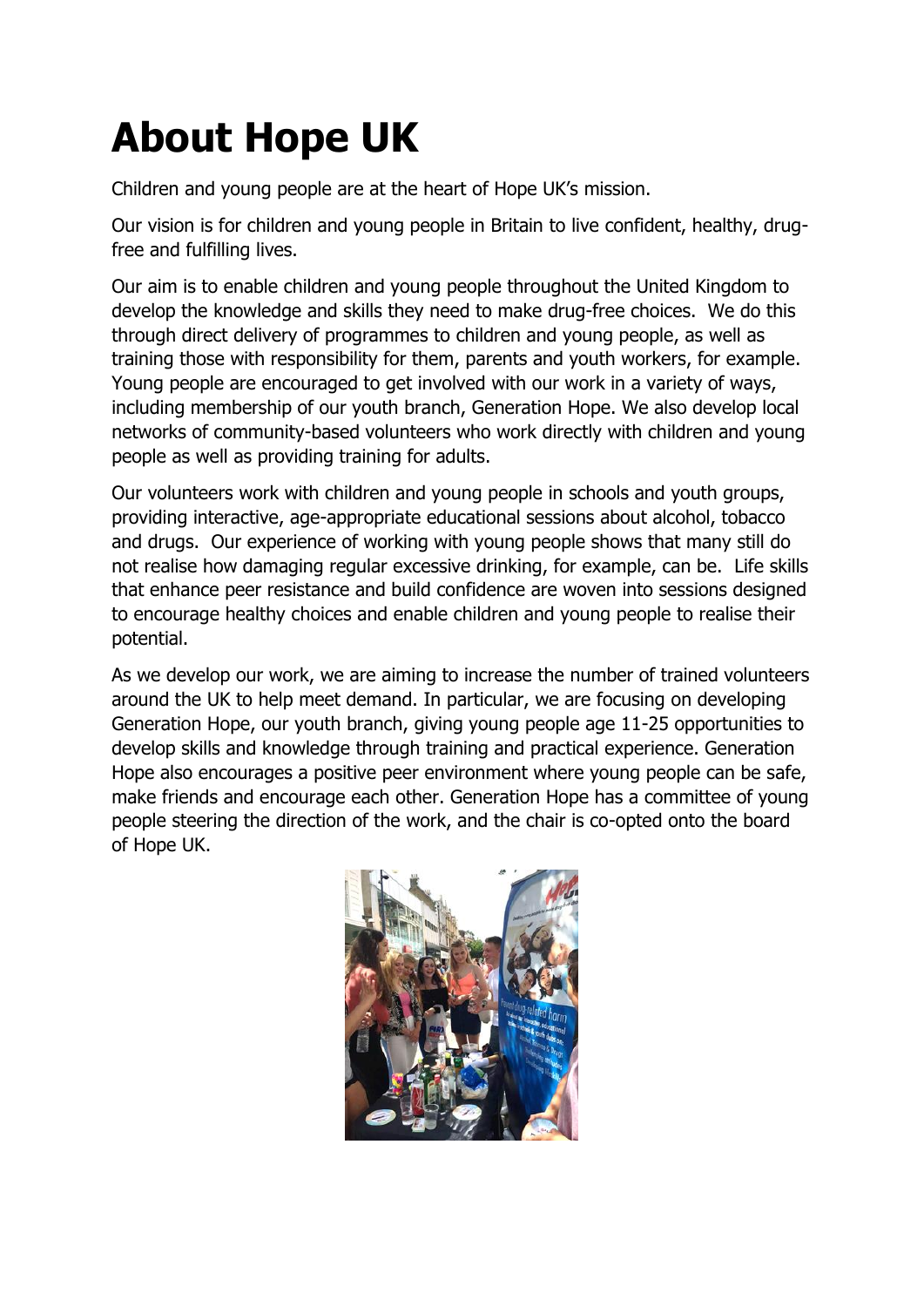# **Our History**

## **History of Hope UK**

(Formerly the United Kingdom Band of Hope Union)

### **The Temperance Movement**

One of the first responses to the problems of excessive drinking in the 1800's was the formation of temperance societies. These usually had a Christian base and were initially composed of people who took a pledge to abstain from spirits and be moderate in their consumption of other alcoholic drinks. However, problems caused by excessive consumption of alcohol in society at that time were considerable and there was controversy as to whether moderate drinking of any alcoholic beverage was sufficient to tackle the problem. In 1832 the 'Seven Men of Preston', including Joseph Livesey, signed a pledge to totally abstain from intoxicating beverages. This was known as 'signing the pledge' The idea spread, and temperance societies sprang up all over Britain.

# **Beginning of the Band of Hope**

In August 1847 Mrs Ann Jane Carlisle was invited by Leeds Temperance Society to speak at Day Schools, Sunday Schools and a meeting of local women. Mrs Carlisle was an Irish lady who was concerned about the amount of excessive drinking amongst children and the effect that adult drinking was having on them. During her time in Leeds several children and young people showed an interest in her talks and 'signed the pledge'. It was suggested that a special temperance group to be set up for children under 16. Its aims would be to teach children about Christianity and also the problems associated with drinking and to encourage them to live a healthy, alcohol-free lifestyle. In November 1847 the first meeting of this group took place in Leeds. About 300 children attended, 200 of whom 'signed the pledge' for the first time, the rest having already done so. The group became known as the 'Band of Hope'. The pledge of the Leeds Temperance Band of Hope was 'I, the undersigned, do agree that I will not use intoxicating liquors as a beverage'.

At around the same time other groups were starting the same kind of children's clubs and many of them took the name 'Band of Hope', together becoming the Band of Hope movement. In 1855 the UK Band of Hope Union was formed with Stephen Shirley as the first Secretary.

The Band of Hope movement embraced all sorts of activities - it produced a children's hymn book, wrote children's songs, ran and started more children's clubs (the essence of the work), held bazaars, produced booklets, leaflets, magic lantern slide shows etc., sent qualified medical men to give lectures in schools, held competitions and festivals and crowned pageant queens every year.

In 1897, the Jubilee year, the estimated membership was nearly 3.5 million, Queen Victoria was patron and several celebrations were held.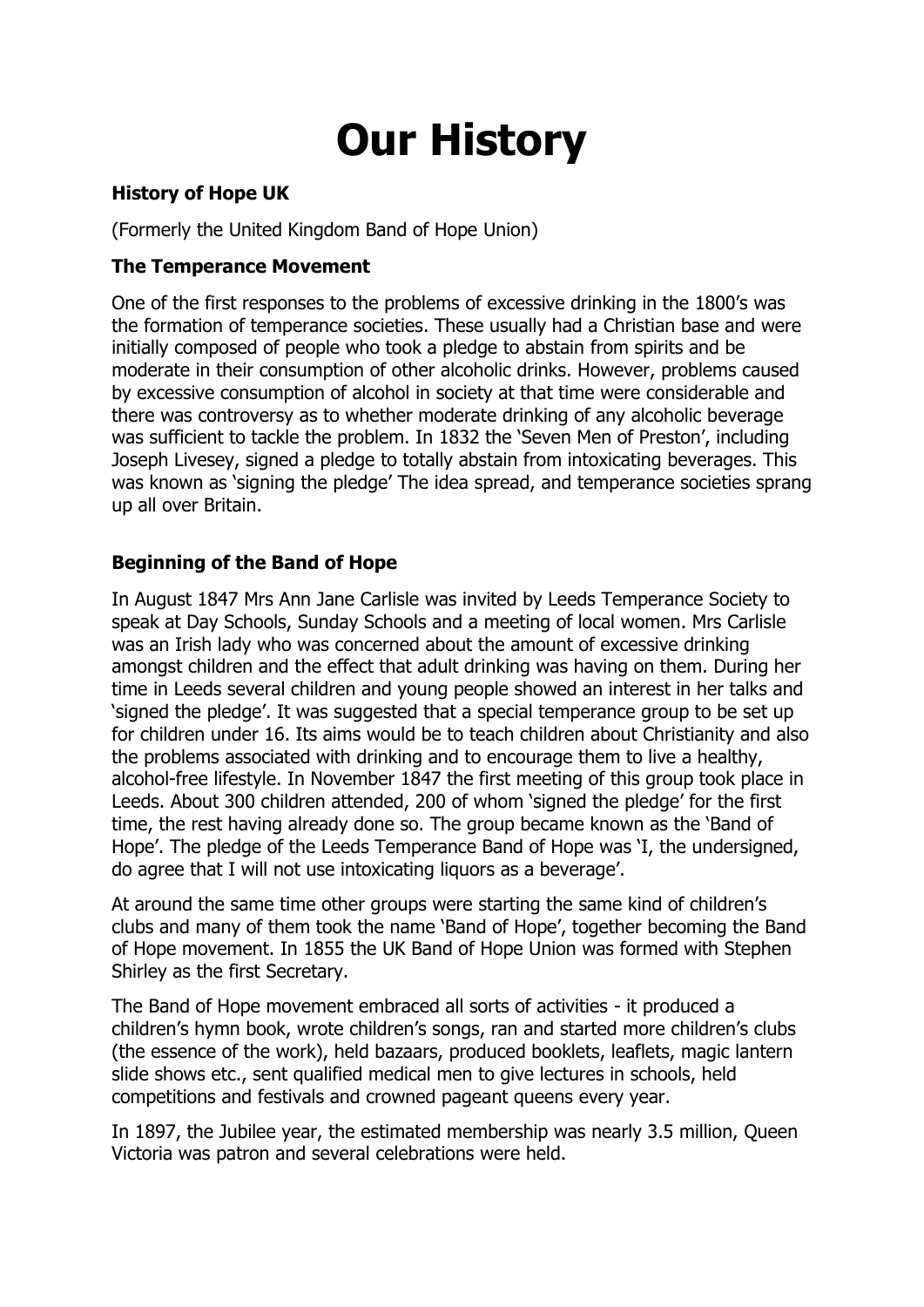## **Decline during the 20th century**

In some ways, it could be said that the success of the Band of Hope caused its own decline. As alcohol misuse became less of a problem and as legislation improved there seemed to be less need to work so fervently in this area and like many of the other social reform charities formed in Victorian times, the Band of Hope began to decline.

#### **Recent years**

Recently, the United Kingdom Band of Hope Union has changed and adapted. This included changing its name in 1995 to Hope UK. With the increased use of illegal drugs, the Band of Hope had widened its field of education to include drugs other than alcohol. It works in two ways – by doing drug prevention work through local trained volunteers (both in formal and informal settings) and in developing opportunities for young people in its youth branch, Generation Hope.



Members of Generation Hope Youth Council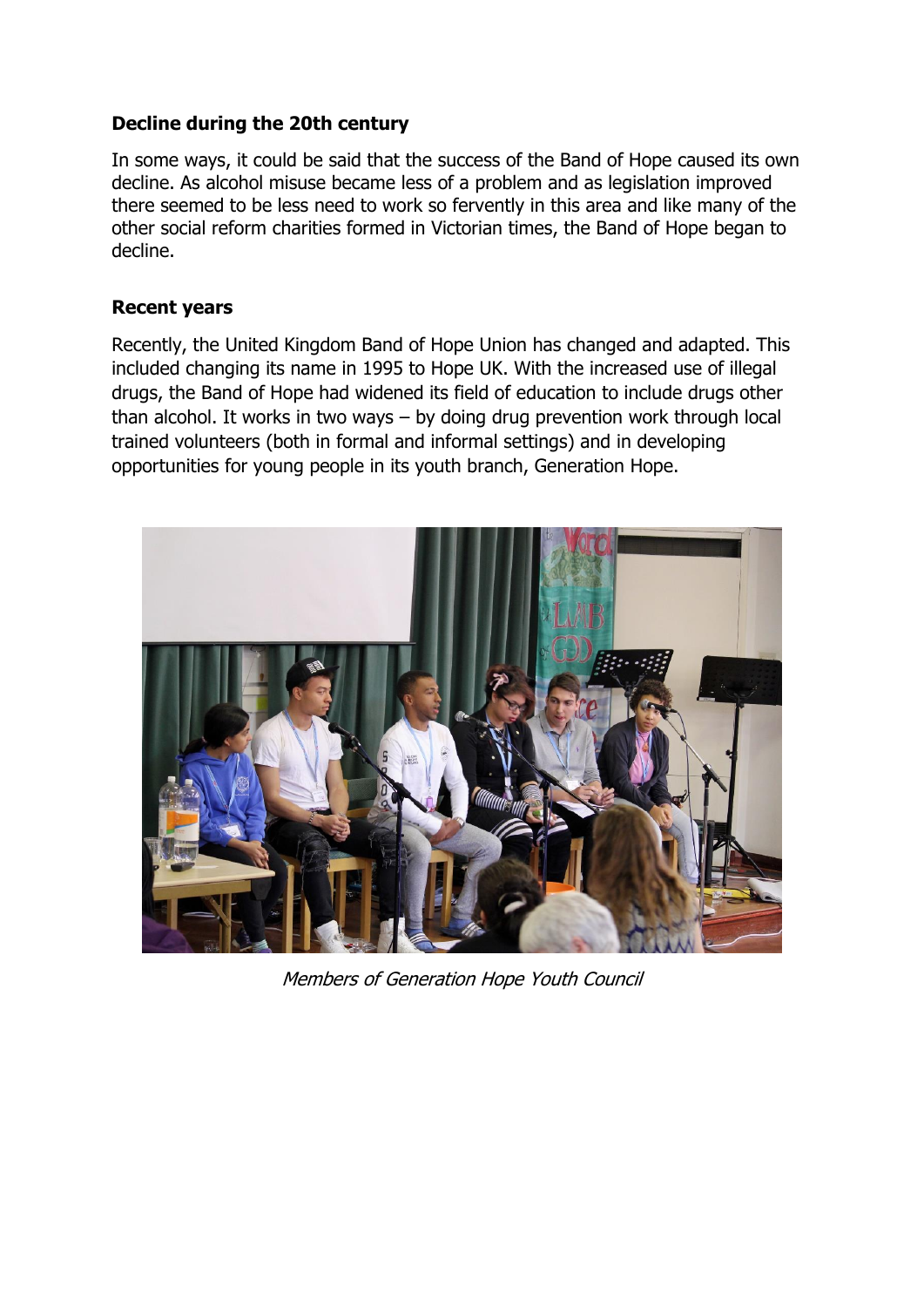# **About this Appointment**

Hope UK has seen significant development over the past few years and is seeking to develop its fundraising activities and improve its regular giving so that even more young people can benefit from our work.

# **Role Description:**

This is a senior role in an organisation going through a lot of change. As Fundraiser, you will have responsibility to raise the money needed for the organisation to continue to grow. In particular, we have identified the need to increase significantly the number of committed individual givers to Hope UK, while maintaining and growing the income from trusts, companies and other sources. Raising the profile of Hope UK within the church will be a key part of this role. You will be responsible for developing a fundraising strategy and then in implementing this strategy. You will have admin support, and you may develop ways for volunteers to help you. It is likely that this role will involve some travelling as well as some evening and weekend work. As the staff team is small, everyone gets involved with other activities as the need arises and to support one another.

| CFO                                                                                                        |
|------------------------------------------------------------------------------------------------------------|
| 50 Gold Street, Kettering, Northampton (flexible working<br>considered)                                    |
| 35 hours per week. Time off in lieu for out of office hours'<br>duties.                                    |
| Pay Band 4 (£29,500 - £34,000)                                                                             |
| 22 paid days (plus 3 days between Christmas and New Year<br>when the office is closed) plus Bank Holidays. |
|                                                                                                            |

# **Job Description:**

Every effort has been made to be fairly specific about what is involved, but as with any evolving organisation these will change or develop over time

# Main aims and objective

To design and implement a fundraising strategy for Hope UK which develops and increases the existing supporter base: identifies new and appropriate trusts and companies, while maintaining contact with current funders; developing new creative ways to raise funds and to promote the organisation as required.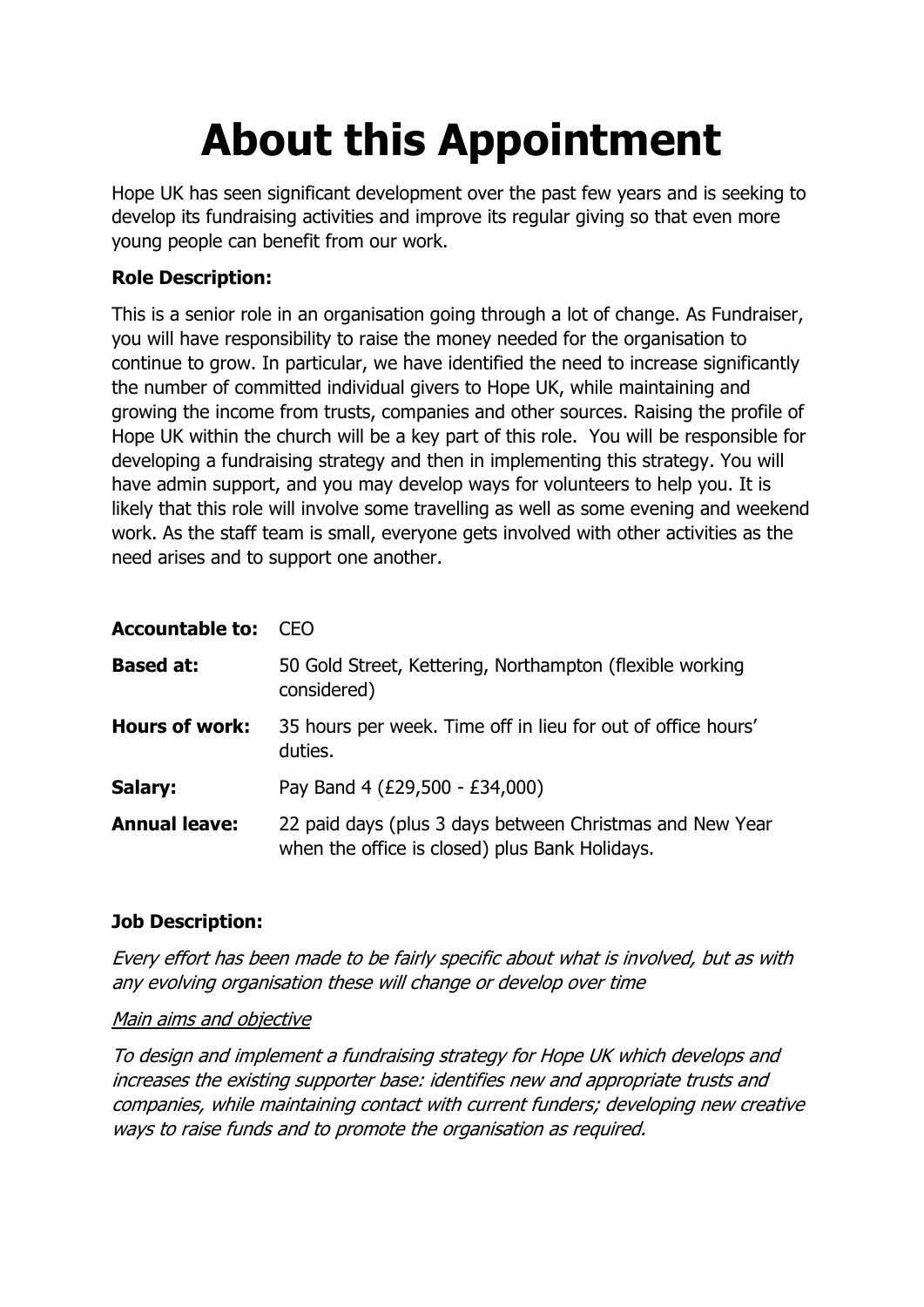- 1. Developing strategies to identify new individual supporter relationships and to grow the number of individuals giving to Hope UK on a regular basis.
- 2. Researching and applying to appropriate trusts and companies for funding and sponsorship.
- 3. Identifying ways to develop and maintain relationships with funders, including face to face meetings and other forms of communication
- 4. Developing ways to promote Hope UK, especially to the church.
- 5. Developing new, creative fundraising activities to raise funds for Hope UK/Generation Hope
- 6. Designing and developing fundraising information packs and developing strategies to encourage supporters to use them
- 7. Developing and implementing fundraising and promotional events to raise awareness of Hope UK and its work at local and national levels by giving talks to groups/media contact, etc.
- 8. Developing and implementing a strategy for communications with supporters including thank you letters, prayer points etc.
- 9. Managing and updating the trust database
- 10.Working with the leadership team to develop a healthy, robust and thriving organisation
- 11.Representing the organisation where necessary, including speaking at churches or other events to raise support
- 12. Leading office prayers on a regular basis.

#### PLEASE NOTE:

Hope UK is a Christian drug education and prevention charity working to enable children and young people to make drug-free choices. This includes the promotion of alcohol and drug-free options. Our members are Christians who have chosen lifestyles free from the use of alcohol and illegal drugs. This also applies for all staff that have responsibilities to represent Hope UK and/or have management duties.

The duties of this post include representing the Christian ethos of the organisation. Because of this, Hope UK's Trustees and CEO have designated that there is an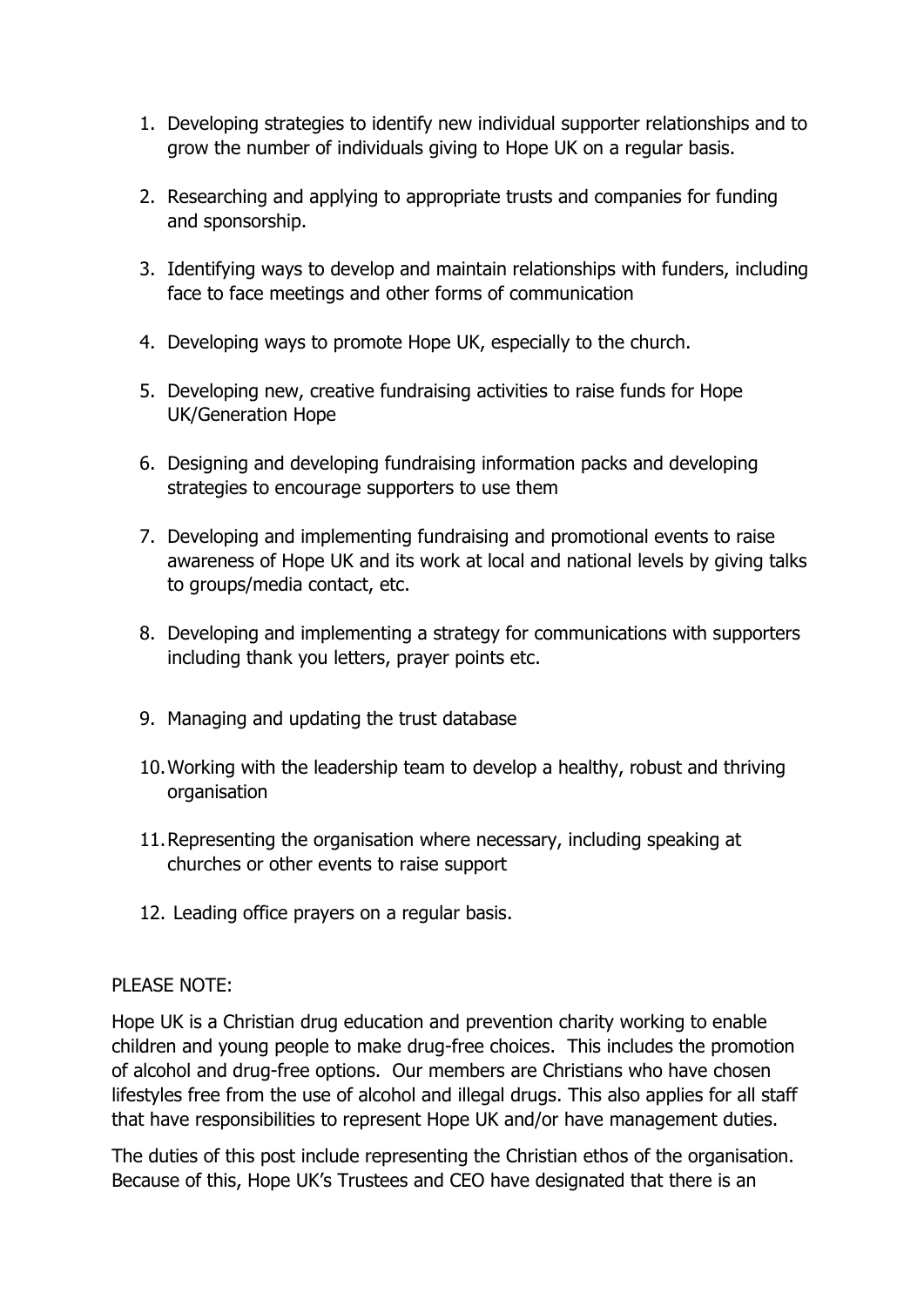Occupational Requirement (under the terms of the relevant employment regulations) that the post-holder be a Christian.



Generation Hope members at our Annual Conference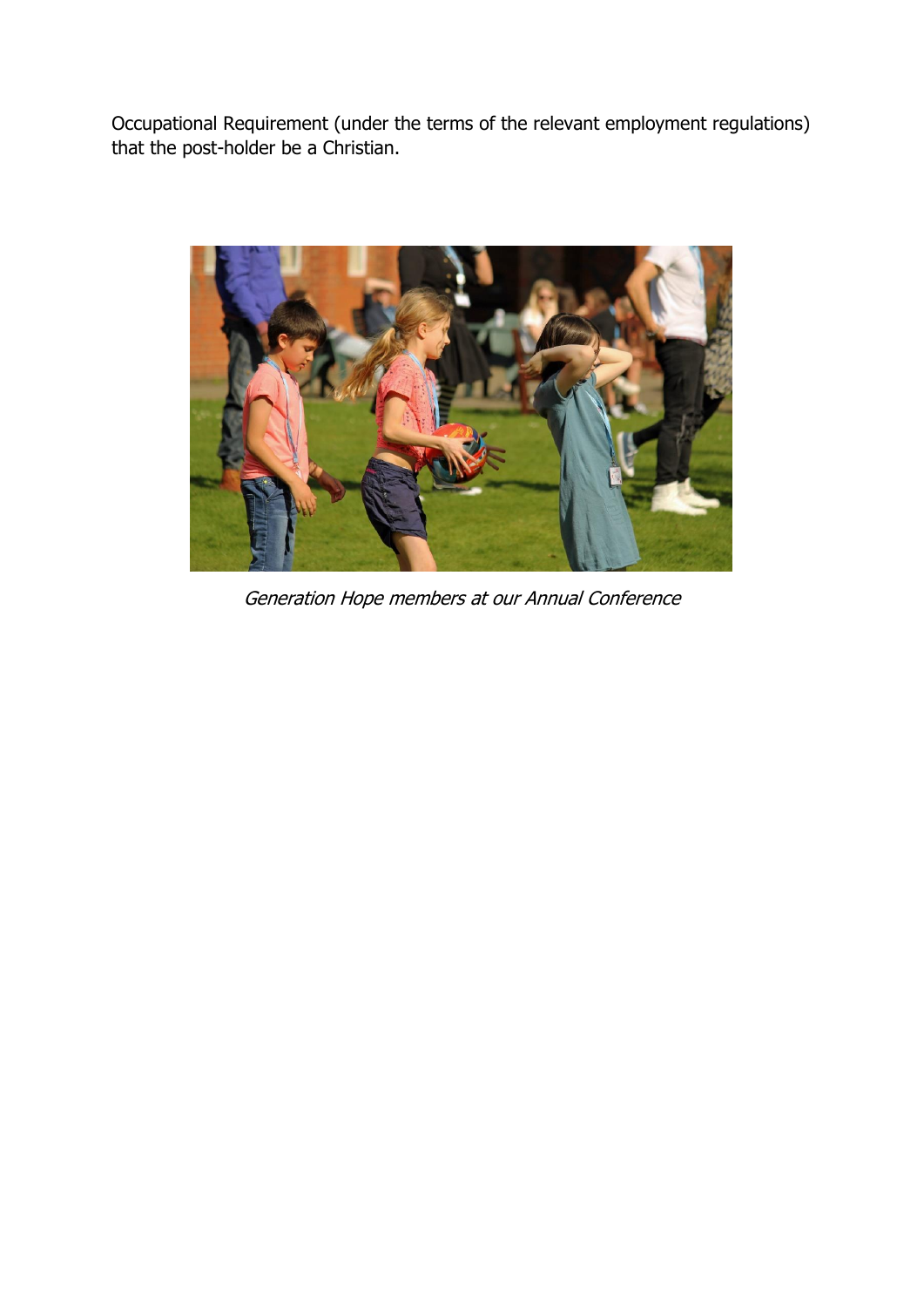# **Person Specification:**

| Education                                                                                                    | <b>Essential or</b><br>Desirable |
|--------------------------------------------------------------------------------------------------------------|----------------------------------|
| 1. Educated to degree level or equivalent experience                                                         | E                                |
| 2. Recognised qualification in marketing or fundraising                                                      | D                                |
| 3. Member of the Institute of Fundraising or other                                                           | D                                |
| recognised body                                                                                              |                                  |
| Experience                                                                                                   |                                  |
| 4. Minimum 3 years' professional experience in charity                                                       | E                                |
| marketing and/or fundraising, or revenue generation in                                                       |                                  |
| the financial sector                                                                                         |                                  |
| 5. Experience in developing and implementing new                                                             | E                                |
| media fundraising and marketing successfully                                                                 |                                  |
| 6. Previous experience of developing and growing a                                                           | E                                |
| donor, supporter and membership database                                                                     |                                  |
| 7. Experience in organising events                                                                           | D                                |
| 8. Experience in motivating and working with volunteers                                                      | E                                |
| 9. Experience in strategic planning                                                                          | E<br>E                           |
| 10. Experience in managing change                                                                            |                                  |
| <b>Skills/Abilities</b>                                                                                      | E                                |
| 11. Proven track record in project managing fundraising                                                      |                                  |
| and marketing campaigns from concept to delivery<br>12. Proven track record in using social media in raising | D                                |
| funds and in promoting an organisation.                                                                      |                                  |
| 12. Excellent understanding of marketing and fundraising                                                     | E                                |
| principles and best practice within the charity sector                                                       |                                  |
| 13. Excellent organisational and time management skills                                                      | E                                |
| 14. Proven communication skills both in writing and face                                                     | E                                |
| to face.                                                                                                     |                                  |
| 15. Highly developed interpersonal and relational skills                                                     | E                                |
| 16. Excellent presentation skills and a confident public                                                     | E                                |
| speaker                                                                                                      |                                  |
| 17. Ability to network and build relationships                                                               | E                                |
| 18. Proven ability to use modern IT technology - Office                                                      | E                                |
| 365, database                                                                                                |                                  |
| 19. Able to use initiative, work autonomously and in a                                                       | E                                |
| small team                                                                                                   |                                  |
| <b>Personal Qualities</b>                                                                                    |                                  |
| 20. A clear commitment to the Christian faith                                                                | E                                |
| 21. Drug free (including illegal substances but excluding                                                    | E                                |
| medicines)                                                                                                   |                                  |
| 22. Able to work flexibly when necessary (e.g. at                                                            | E                                |
| weekends) and able to be away from home when                                                                 |                                  |
| needed<br>23. Able to travel within the UK                                                                   | E                                |
| 24. Passionate about the work of Hope UK                                                                     | E                                |
|                                                                                                              |                                  |